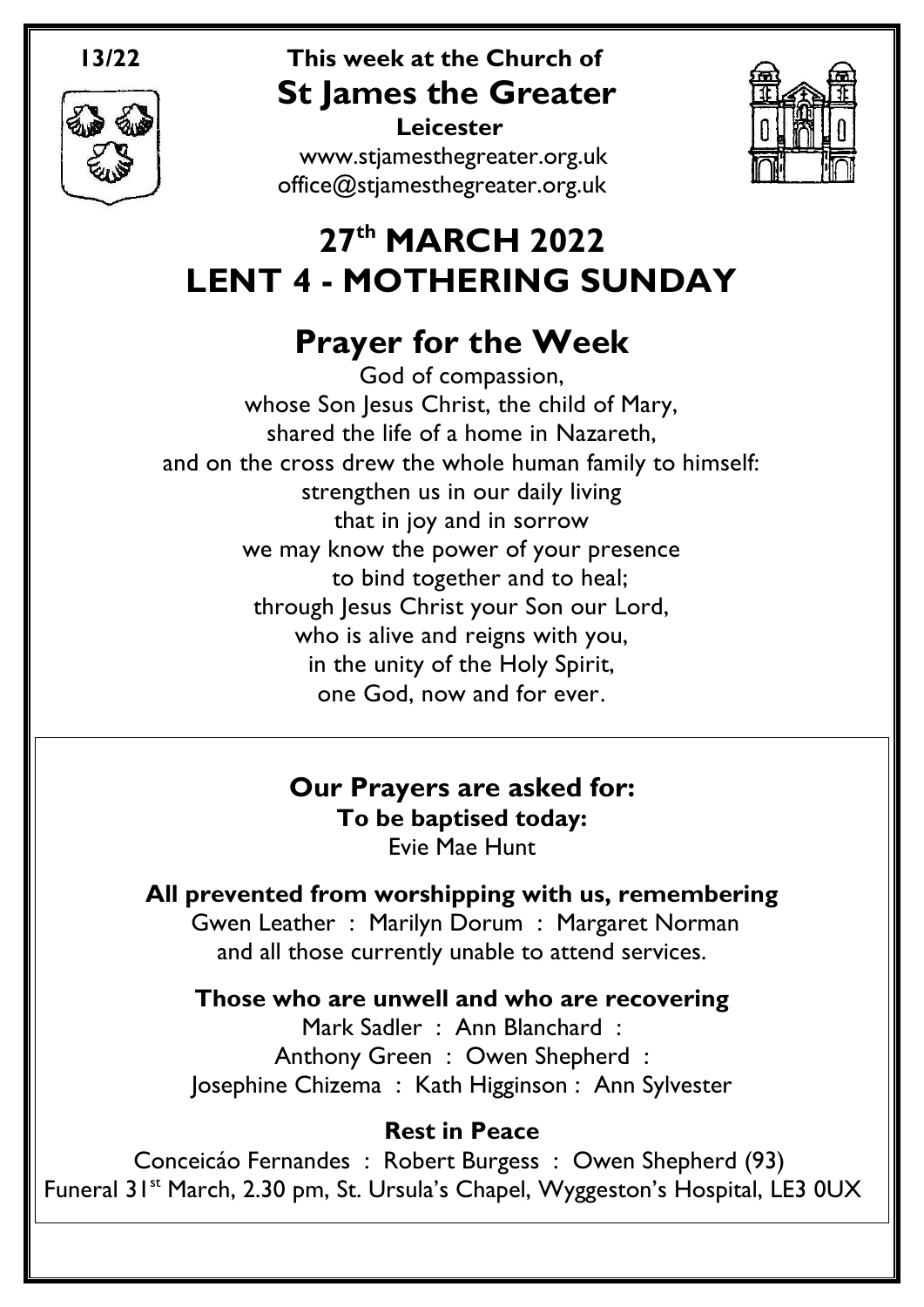## **08.30 Welcome to St James the Greater Holy Communion**

Common Worship Order One (Traditional) Celebrant: The Reverend Andrew Quigley, Vicar Churchwarden: Paul Jenkins

**Please take this leaflet away with you at the end of the Service.**

If you are joining us in church for the 10:30 or 18:30 services, you will find a hymn book in the back of the chairs. The Service booklet will contain this weekly leaflet. It is likely that COVID-19 will be a feature of our lives for the foreseeable future, we will gradually learn to live with it and manage the risk to ourselves and others. If you require seat spacing notices, these are available on the tables as you come into Church.

# **10.30 Sung Eucharist with Baptism**

*See order of service*

Celebrant: The Reverend Andrew Quigley, Vicar Churchwardens: April Rule and Simon Edwards Servers: Michael Bull, Tony Chizema and William Woolley Setting: Missa Brevis - Wills

**OPENING HYMN 445 (T. 337) God is here! As we his people**

READING Exodus 2. 1-10 *read by Angela Finn* 

Now a man from the house of Levi went and married a Levite woman. <sup>2</sup>The woman conceived and bore a son; and when she saw that he was a fine baby, she hid him for three months. <sup>3</sup>When she could hide him no longer she got a papyrus basket for him, and plastered it with bitumen and pitch; she put the child in it and placed it among the reeds on the bank of the river. <sup>4</sup>His sister stood at a distance, to see what would happen to him.

5 The daughter of Pharaoh came down to bathe at the river, while her attendants walked beside the river. She saw the basket among the reeds and sent her maid to bring it. <sup>6</sup>When she opened it, she saw the child. He was crying, and she took pity on him. 'This must be one of the Hebrews' children,' she said.  $7$ Then his sister said to Pharaoh's daughter, 'Shall I go and get you a nurse from the Hebrew women to nurse the child for you?' <sup>8</sup>Pharaoh's daughter said to her, 'Yes.' So the girl went and called the child's mother. <sup>9</sup>Pharaoh's daughter said to her, 'Take this child and nurse it for me, and I will give you your wages.'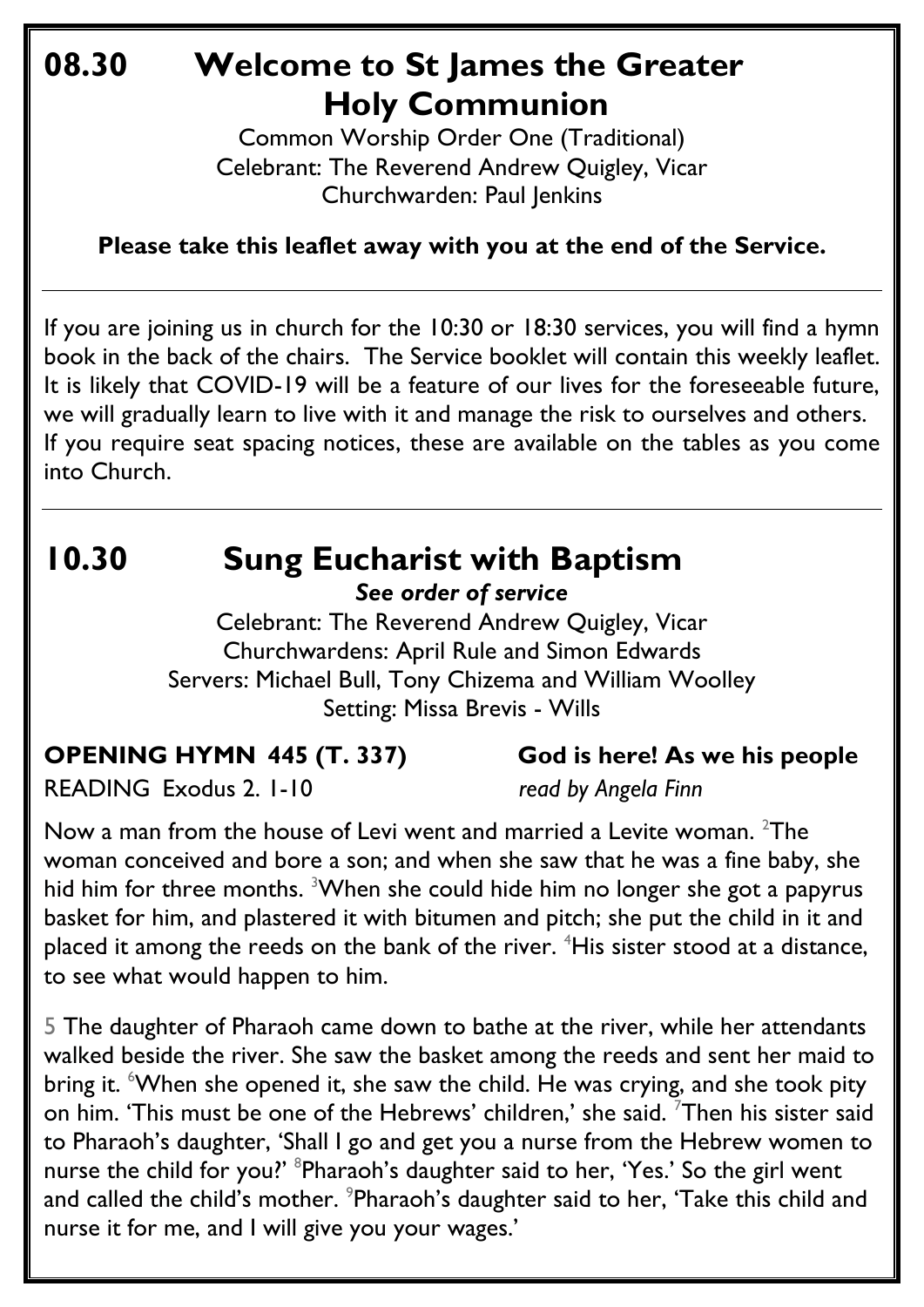So the woman took the child and nursed it.  $10$ When the child grew up, she brought him to Pharaoh's daughter, and she took him as her son. She named him Moses, 'because', she said, 'I drew him out of the water.'

#### **GRADUAL HYMN 394 Tell out, my soul, the greatness of the Lord!**

GOSPEL John 19. 25b-27

Meanwhile, standing near the cross of Jesus were his mother, and his mother's sister, Mary the wife of Clopas, and Mary Magdalene. <sup>26</sup>When Jesus saw his mother and the disciple whom he loved standing beside her, he said to his mother, 'Woman, here is your son.' <sup>27</sup>Then he said to the disciple, 'Here is your mother.' And from that hour the disciple took her into his own home.

SERMON GERMON The Reverend Andrew Quigley BAPTISM **BAPTISM BAPTISM** INTERCESSIONS The Reverend Andrew Quigley **OFFERTORY HYMN 138 Our Father God in heaven** ANTHEMThe Lord bless you and keep you *Rutter* **POST COMMUNION HYMN 799 The Lord's my Shepherd Post Communion Prayer**  Loving God, as a mother feeds her children at the breast you feed us in this sacrament with the food and drink of eternal life: help us who have tasted your goodness to grow in grace within the household of faith; through Jesus Christ our Lord.

**RECESSIONAL HYMN 739 Now thank we all our God** ORGAN VOLUNTARY - *Please be aware of those remaining to listen* **Please take this leaflet away with you at the end of the Service.**  *Everyone is invited for refreshments at the back of church after the service.*

# **The Vicar Writes**

Our readings today remind us of sacrifice, suffering and strength at the heart of motherhood. Our celebration today goes beyond the saccharine praise of mothers, and into the nature of God's love for us. Steadfast, unflinching, yet tender, this is the Creator's love, and the love we are called to show to others, whether we are mothers or not.

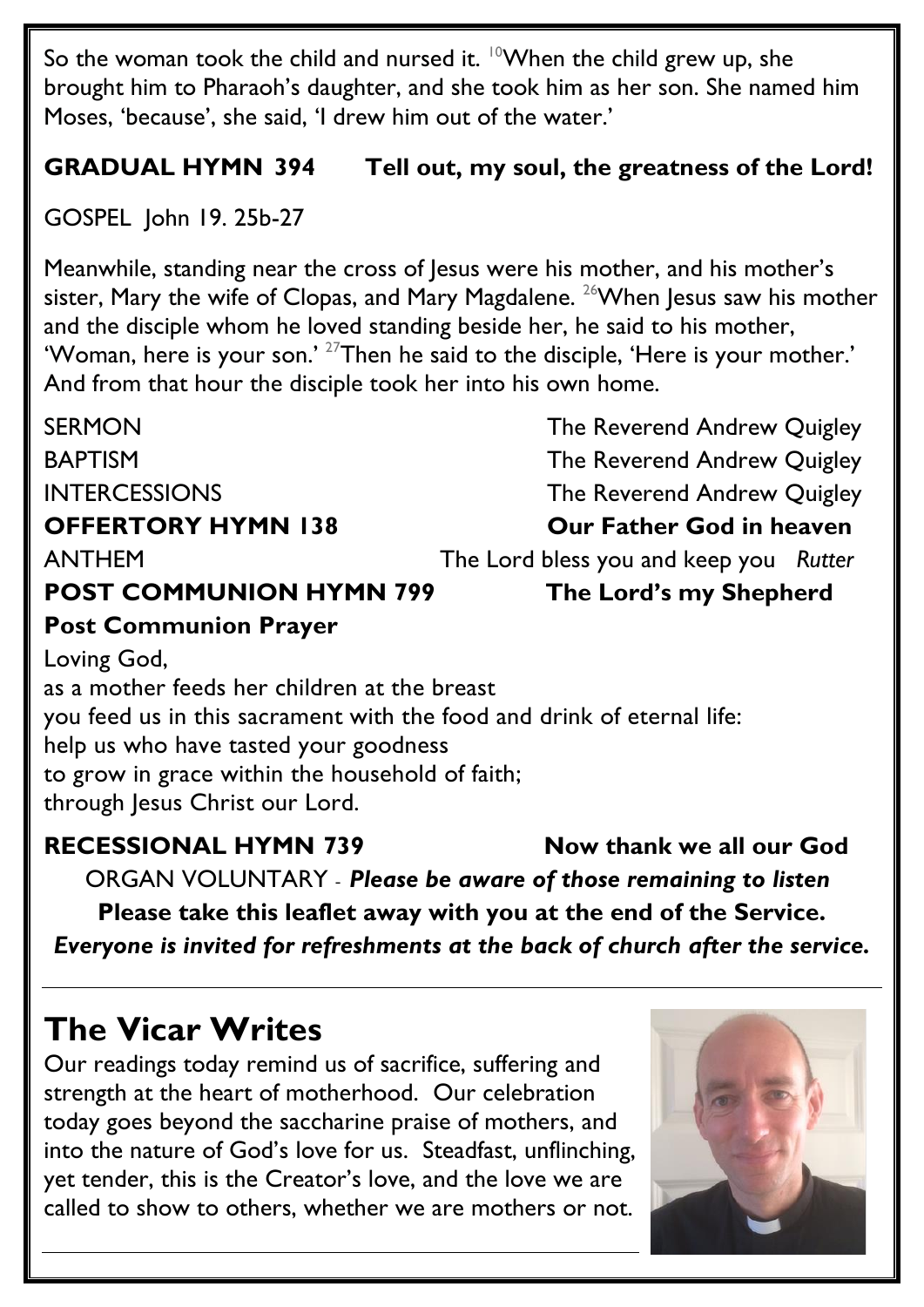## **18.30 Choral Evensong**

*See yellow order of service* Officiant: The Reverend Andrew Quigley, Vicar Churchwardens: Simon Edwards and David Kibert Servers: Mike Bull and Val Bailey

| <b>HYMN 696</b>            | Jesus, where'er thy people meet |
|----------------------------|---------------------------------|
| <b>CONFESSION</b>          | see yellow service card         |
| <b>RESPONSES</b>           | Ferial                          |
| <b>PSALM 32</b>            | see music sheet                 |
| FIRST LESSON Joshua 5.9-12 | read by David Kibert            |
|                            |                                 |

The LORD said to Joshua, 'Today I have rolled away from you the disgrace of Egypt.' And so that place is called Gilgal to this day.

10 While the Israelites were encamped in Gilgal they kept the passover in the evening on the fourteenth day of the month in the plains of Jericho. <sup>11</sup>On the day after the passover, on that very day, they ate the produce of the land, unleavened cakes and parched grain. <sup>12</sup>The manna ceased on the day they ate the produce of the land, and the Israelites no longer had manna; they ate the crops of the land of Canaan that year.

#### **MAGNIFICAT** see music sheet

SECOND LESSON Luke 15. 1-3, 11b-32 *read by Julia Warner*

Now all the tax-collectors and sinners were coming near to listen to him. <sup>2</sup>And the Pharisees and the scribes were grumbling and saying, 'This fellow welcomes sinners and eats with them.'

3 So he told them this parable: 11 'There was a man who had two sons. <sup>12</sup>The younger of them said to his father, "Father, give me the share of the property that will belong to me." So he divided his property between them.  $13A$  few days later the younger son gathered all he had and travelled to a distant country, and there he squandered his property in dissolute living. <sup>14</sup>When he had spent everything, a severe famine took place throughout that country, and he began to be in need.  $15$ So he went and hired himself out to one of the citizens of that country, who sent him to his fields to feed the pigs.  $16$ He would gladly have filled himself with the pods that the pigs were eating; and no one gave him anything. <sup>17</sup>But when he came to himself he said, "How many of my father's hired hands have bread enough and to spare, but here I am dying of hunger!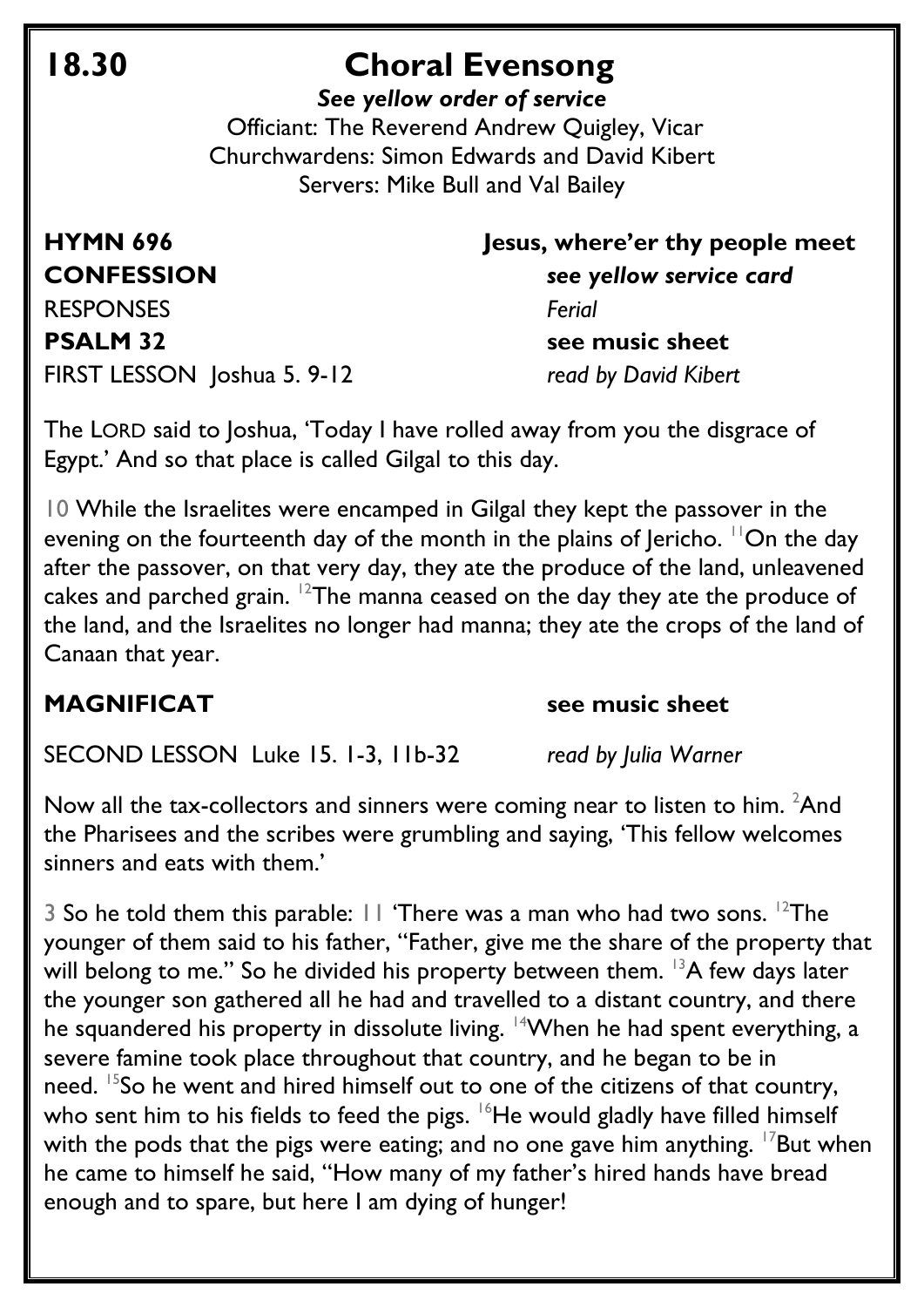$18$ I will get up and go to my father, and I will say to him, 'Father, I have sinned against heaven and before you;  $19$  am no longer worthy to be called your son; treat me like one of your hired hands.' "  $^{20}$ So he set off and went to his father. But while he was still far off, his father saw him and was filled with compassion; he ran and put his arms around him and kissed him.  $21$ Then the son said to him, "Father, I have sinned against heaven and before you; I am no longer worthy to be called your son." <sup>22</sup>But the father said to his slaves, "Quickly, bring out a robe—the best one—and put it on him; put a ring on his finger and sandals on his feet.  $^{23}$ And get the fatted calf and kill it, and let us eat and celebrate;  $24$  for this son of mine was dead and is alive again; he was lost and is found!" And they began to celebrate.

25 'Now his elder son was in the field; and when he came and approached the house, he heard music and dancing.  $^{26}$ He called one of the slaves and asked what was going on. <sup>27</sup>He replied, "Your brother has come, and your father has killed the fatted calf, because he has got him back safe and sound."<sup>28</sup>Then he became angry and refused to go in. His father came out and began to plead with him.  $29$ But he answered his father, "Listen! For all these years I have been working like a slave for you, and I have never disobeyed your command; yet you have never given me even a young goat so that I might celebrate with my friends.  $30$ But when this son of yours came back, who has devoured your property with prostitutes, you killed the fatted calf for him!" <sup>31</sup>Then the father said to him, "Son, you are always with me, and all that is mine is yours.  $32$  But we had to celebrate and rejoice, because this brother of yours was dead and has come to life; he was lost and has been found." '

NUNC DIMITTIS sung by the choir Short Service *Gibbons Please remain seated but stand for the Gloria*

| <b>THE CREED</b> | see yellow service card, p 3      |
|------------------|-----------------------------------|
| <b>RESPONSES</b> | Ferial                            |
| <b>ANTHEM</b>    | Call to Remembrance Farrant       |
| <b>PRAYERS</b>   | The Reverend Andrew Quigley       |
| <b>HYMN 820</b>  | When all thy mercies, O my God    |
| <b>SERMON</b>    | The Reverend Andrew Quigley       |
| <b>HYMN 604</b>  | Brother, sister, let me serve you |

DISMISSAL *Plainsong* The Lord be with you. **And with thy spirit**. Let us bless the Lord. **Thanks be to God!**

ORGAN VOLUNTARY - *Please be aware of those remaining to listen* **Please take this leaflet away with you at the end of the Service.**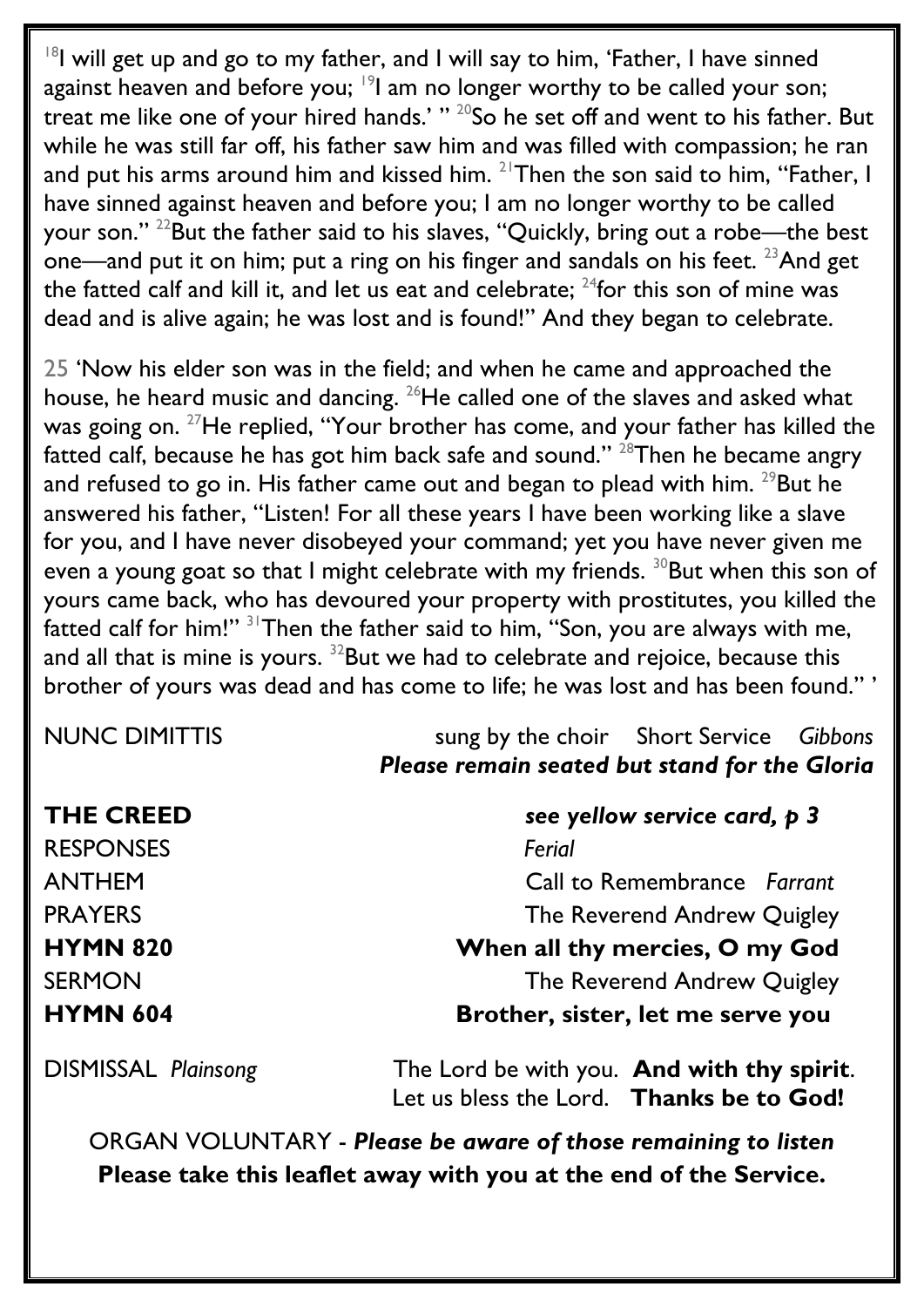## **The Week Ahead**

#### **Tuesday - Friday**

09.00 Morning Prayer in church

#### **Monday**

14.30 House Group online. E-mail A.F. agger@dunelm.org.uk for the link.

#### **Wednesday**

18.30 Compline in Church and on Zoom. Apologies for poor sound recently. <https://us04web.zoom.us/j/74568726446?pwd=Lt25E2ycZOiY-kS9kPA5QzzXBqLLlH.1> Meeting ID: 745 6872 6446 Passcode: TCFd1i

#### **Thursday**

10.30 **Holy Communion** Common Worship, Order 1 (traditional) Celebrant: The Reverend Jane Sharp

11.00 Coffee Drop-In at the back of the Church

#### **Friday**

18.00 Choir Practice

19.00 Bible Study via Zoom. To join, please use the link or codes below: <https://us02web.zoom.us/j/83054314360?pwd=RU4yUzhVSnpSajZHanBZYU93K3pOdz09> Meeting ID: 830 5431 4360 Passcode: 922881

#### **Saturday**

19.30 Bach's St. John Passion sung by Leicester Philharmonic Choir.

## **Sunday Next – Lent 5**

| <b>Celebrant: The Reverend Andrew Quigley</b> |
|-----------------------------------------------|
| Celebrant: The Reverend Andrew Quigley        |
| Readings: Isaiah 43. 16-21 and John 12. 1-8   |
| <b>Officiant: The Reverend Andrew Quigley</b> |
|                                               |

#### **EASTER CARDS**

We plan to distribute cards with details of Holy Week and Easter services to homes in the parish. These will be bundled at the back of church with street names – if you could take a street or two to distribute this would be wonderful!

#### **EASTER FLOWERS**

The Flower Guild invites you to donate towards the cost of Easter Flowers. Yellow envelopes marked specially for the donations and are on the back table. Please place the envelope in the brown baskets marked Easter Flowers. If you are able to Gift Aid your donation, it would be greatly appreciated. Thank you.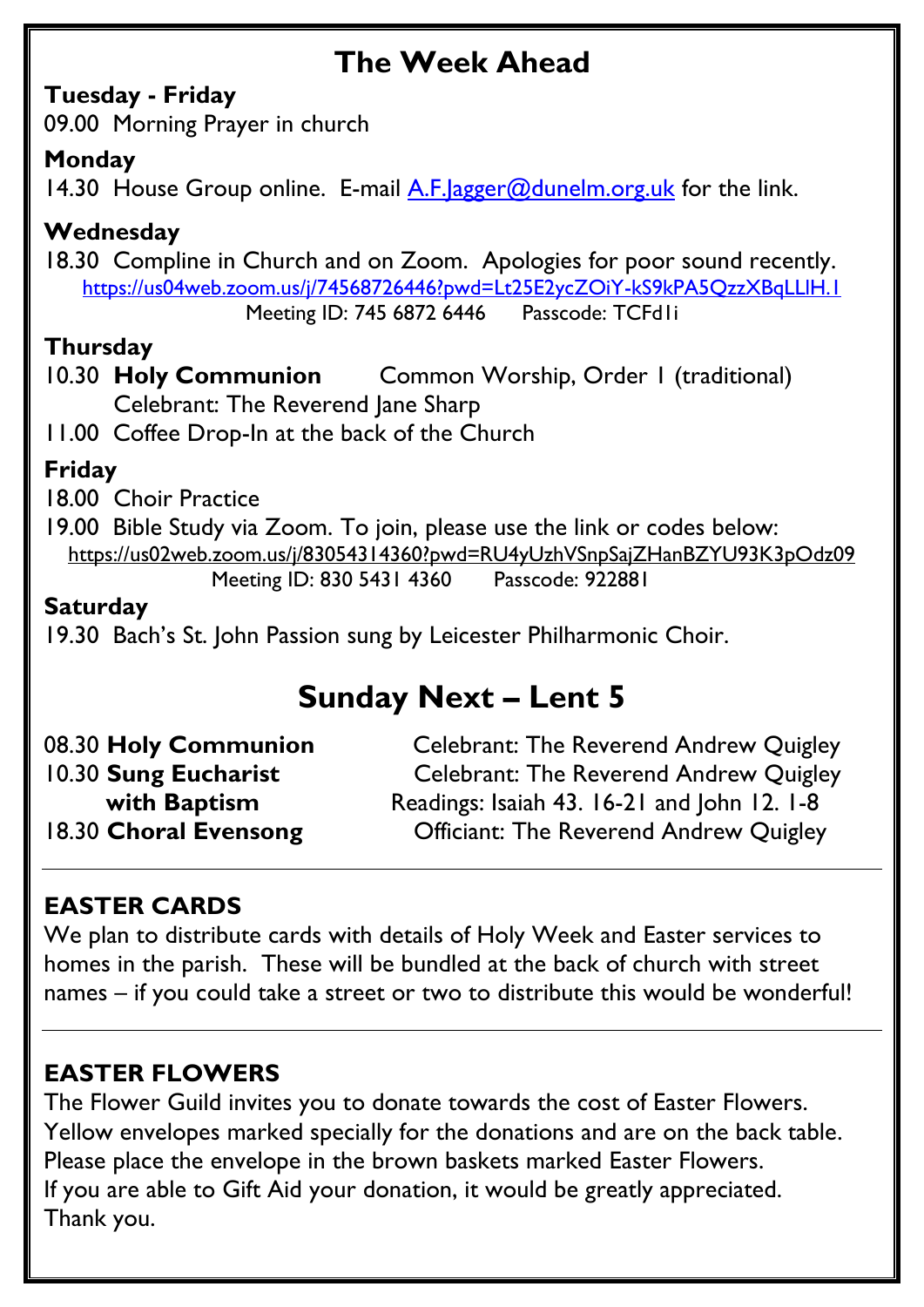### **UKRAINE APPEAL**

DEC charities and their local partners are in Ukraine and in neighbouring countries providing food, water, shelter and medical assistance. To make a donation, go to<https://www.dec.org.uk/appeal/ukraine-humanitarian-appeal> A prayer for Ukraine has been put on a notice in the front porch.

**BISHOP'S LENT APPEAL** is in support of FareShare Midlands to Fight Hunger, Tackle Waste and Create Opportunities. More than 8.4 million people in the UK are living in 'deep poverty', struggling to afford everyday essentials including food. At the same time over 6.7 million tonnes of food goes to waste every year. In 2021, FareShare Midlands redistributed 6,242 tonnes of food! Not only has this provided 15 million meals, it has also prevented the waste of 10,000 tonnes of embedded CO2e.

You can donate through JustGiving at <https://www.justgiving.com/campaign/BishopofLeicestersLentAppeal2022> or you can donate by cheque. Please post it to: Bishop's Lent Appeal – Leicestershire FareShare Midlands, 10 Wilson Road Leicester LE18 4TP

### **FORTHCOMING CONCERTS**

**BACH'S ST. JOHN PASSION** sung by Leicester Philharmonic Choir on Saturday 2<sup>nd</sup> April at 7.30 pm. Tickets £15, £10 from [www.thephil.org.uk](http://www.thephil.org.uk/)

**EASTER CONCERT OF FRENCH MUSIC** sung by Leicester Bach Choir on Saturday 9<sup>th</sup> April at 7.30 pm. Tickets £18 from [www.leicesterbachc](http://www.leicesterbach/)hoir.org.uk

**THE BIBLE COMES TO LIFE** This interesting exhibition from the Church's Ministry among Jewish People is taking place at Hope Church, The King's Centre, 56 Bull Head Street, Wigston, LE18 1PA on Wednesday 30<sup>th</sup> March, Thursday 31<sup>st</sup> March and Friday  $I^{st}$  April from 6.30-8.30 pm with themed talks at 7 pm and 8 pm. It includes many artefacts associated with the Bible and its times, as well as a large model of the Temple in Jerusalem as it would have been at the time of Jesus.

#### **CONTACTING THE TEAM**

Andrew can be contacted by E-mail at: [revdaquigley@gmail.com](mailto:revdaquigley@gmail.com) or 0116 2544113. The Church Office can be contacted by E-mail at: [office@stjamesthegreater.org.uk](mailto:office@stjamesthegreater.org.uk) or by telephoning 0116 2542111 and leaving a message. Please do not hesitate to get in touch. Further details are on our website: [www.stjamesthegreater.org.uk](http://www.stjamesthegreater.org.uk/)